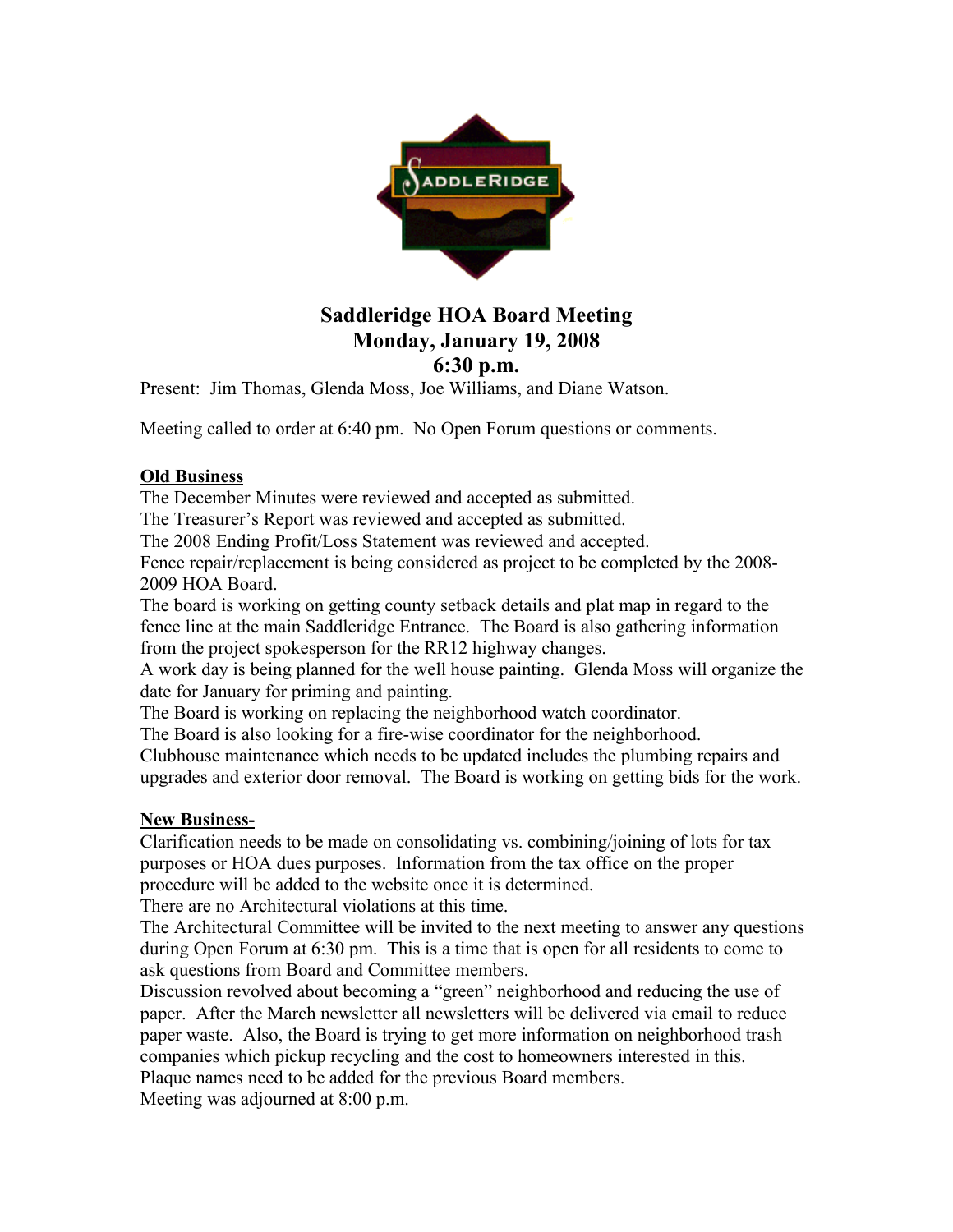## **SADDLERIDGE CLUBHOUSE RULES**

Please leave the clubhouse in the same condition that someone else left it for you.

The use of the clubhouse includes the following responsibilities:

- 1. Empty and carry all trash with you. DO NOT leave the trash in the clubhouse
- 2. Clean the kitchen drain boards, appliances, etc.
- 3. Clean the bathroom.
- 4. Sweep all floors and mop if needed.
- 5. Empty and CLEAN the refrigerator.
- 6. Put porch swing and all lawn furniture inside the clubhouse.
- 7. Put all tables and chairs used back in the storage closet.
- 8. Do not leave any food anywhere in the clubhouse.
- 9. Turn off Air Conditioning and/or Heating when you leave.
- 10. Ensure that all doors are locked when you leave, including the two dead bolts in the kitchen and dining room.
- 11. Check the inventory list to ensure everything on the list is still there. You will pay for anything that is missing.

12. Key must be returned to Karen Stewart by the next business day.